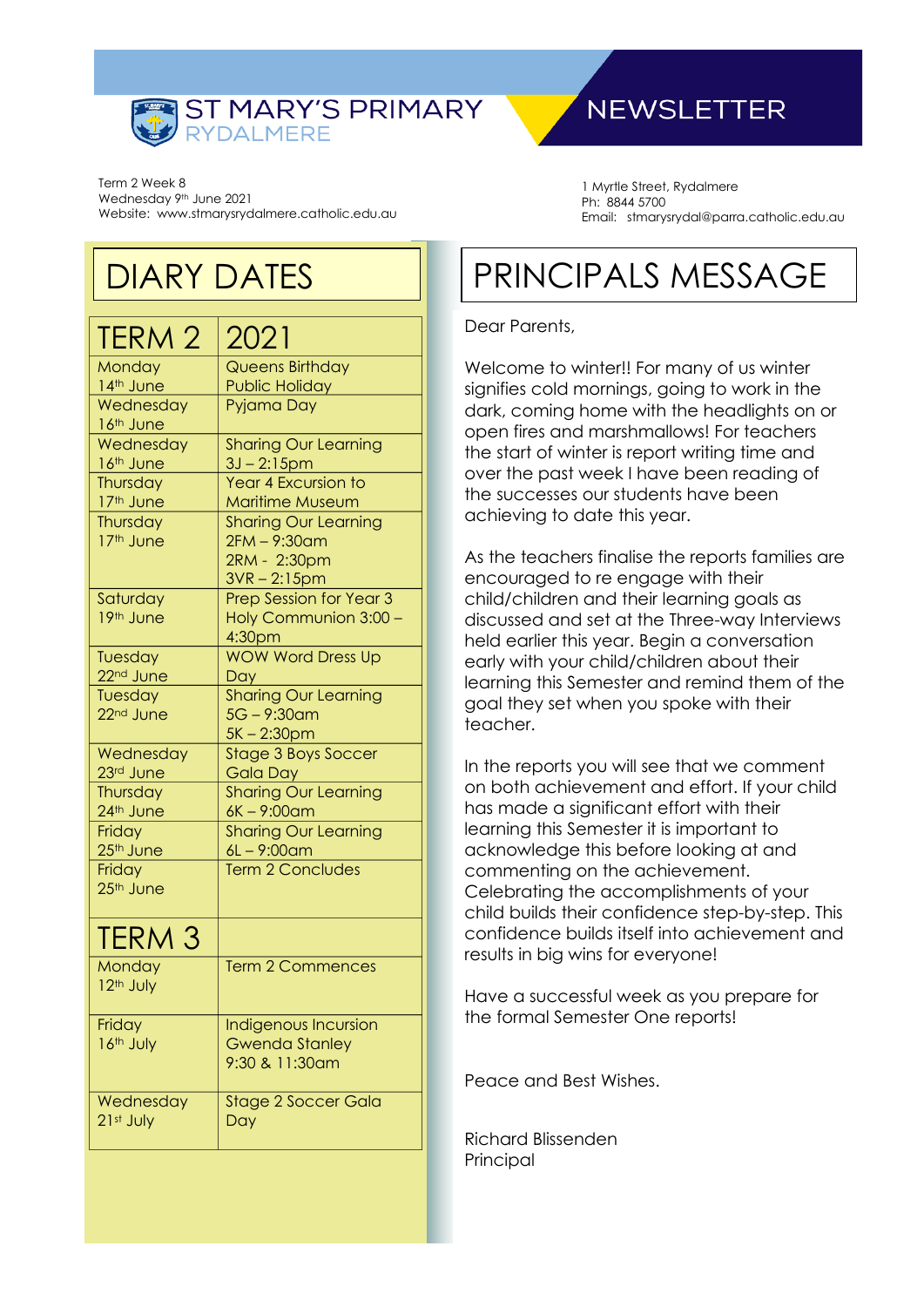## St Mary's Newsletter….

## **ATHLETICS CARNIVAL RESULTS**

Last week we held our Athletics Carnival. The results were: McCaffery 320 MacKillop 316 Tarrant 294 Mackinnon 266

## **DAYS ABSENT IN REPORTS**

As you know reports will be made available later this term and in one section of the report the number of days absent for the first half of the year is listed. I am often asked about the number of days absent as parents wonder '*how many days off is too many*'? The evidence is very clear about school attendance – *every day counts*. We know that from time to time illness and unexpected events will prevent students from attending school but on the whole children need to be at school at every opportunity. As a guide – multiply the number of days absent on this report by 14 (being the number of reports you will receive during their Primary years) – this will be the number of days (at this rate) that your child will miss in his or her Primary schooling – there are about 200 days in a school year – *so 100 absences is the equivalent of half a year of lost learning* – which might answer the question 'how many is too many'?



### **CHANGE OF HOME OR EMERGENCY CONTACT DETAILS**

If you have any changes to your home or emergency contact numbers, please contact the school office as soon as possible. In cases of sickness or emergency, it is important that we have the correct contact details for your child(ren). You can also update your details via the school's the Compass Parent Portal.

## **USING KISS AND GO**

Our video on procedures to keep everyone safe and the traffic flowing while using Kiss and Go can be viewed here:

[https://drive.google.com/file/d/1z8n\\_G](https://drive.google.com/file/d/1z8n_GuP_DBhph4w0KJvuJev_6TJP-jzM/view?usp=sharing) [uP\\_DBhph4w0KJvuJev\\_6TJP](https://drive.google.com/file/d/1z8n_GuP_DBhph4w0KJvuJev_6TJP-jzM/view?usp=sharing)[jzM/view?usp=sharing](https://drive.google.com/file/d/1z8n_GuP_DBhph4w0KJvuJev_6TJP-jzM/view?usp=sharing)

## *PRINCIPAL AWARDS TERM 2—Week 8*

KB Jensen M & Kevin M KBT Mason R & Kaela T 1A Zachary C & Gabriella W 1D Selena K & Luca A 2FM Olivia W & Jacob H 2RM Michael S & Alyssa M

 $\overline{a}$ 

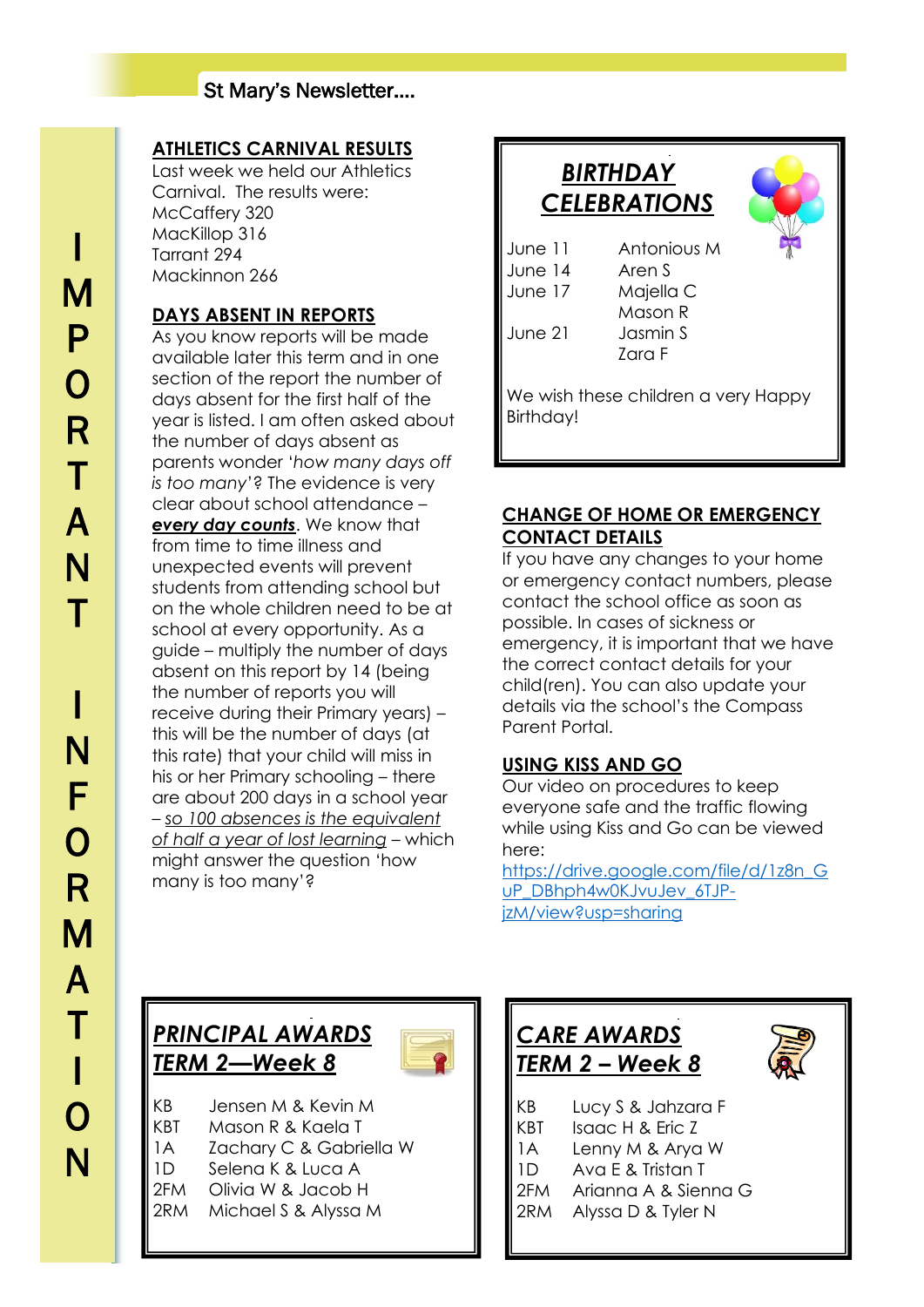# FROM MR BLISSENDEN…

## **DID YOU KNOW?**

Our RE Draft New Curriculum has a name! **Living Life to the Full: our Draft New Curriculum for Religious Education** - For several years now, our Catholic community has been working together to update the way we share our faith with children and young people. This draft new curriculum for Religious Education will be known as **Living Life to the Full** and is now available on the Catholic Education Diocese of Parramatta website together with a guide to help community members learn more. Faithful to Sacred Scripture and Tradition, Catholic Teaching and Values, **Living Life to the Full** is designed to be age-appropriate for children and young people. When it is launched in late 2021 'Living Life to the Full' will replace 'Sharing Our Story', the current curriculum that has been in place for more than 20 years.

## **TELL THEM FROM ME**

Over the next fortnight we will be inviting students, teachers and parents to provide feedback on their experience of our school using an online survey. The surveys are an important part of our whole school evaluation and planning process. We would like to invite you to complete the *Tell Them From Me (TTFM)* Partners in Learning survey. As we value the role of parents and carers within our school community, we would greatly appreciate your feedback. The information you provide will be used to maintain our commitment to working together in partnership to further improve student learning and wellbeing at St Mary's. The survey is anonymous and will take approximately 20 minutes to complete. You are able to access the parent survey on your computer or mobile device by using this URL:<http://tellthemfromme.com/smr2021>

## **SEMESTETR 1 REPORTS**

Semester 1 Reports are changing. With the introduction of COMPASS, a number of changes are being implemented. Here is what is changing and what is staying the same.

What is the same

- Achievement and Effort will continue to be reported in each Key Learning Area
- A comment will continue to be included for Religious Education, English and **Mathematics**
- The report will conclude with a General Comment
- The report meets the requirements of Federal Government and State Government legislation as well as CEDP requirements
- Number of Days Absent are reported

## What is changing

- Reports will not be printed and sent home families may print the reports at home
- Achievement will be reported on a new 5 point scale 'Requires Support', 'Developing', 'At Level', 'Extensive', 'Outstanding' which continues to align with the Common Grade Scale
- Reports will be available on the Parent Portal on COMPASS and families will be advised via email once the reports are on the portal
- Comparative Grades for each KLA will be available on request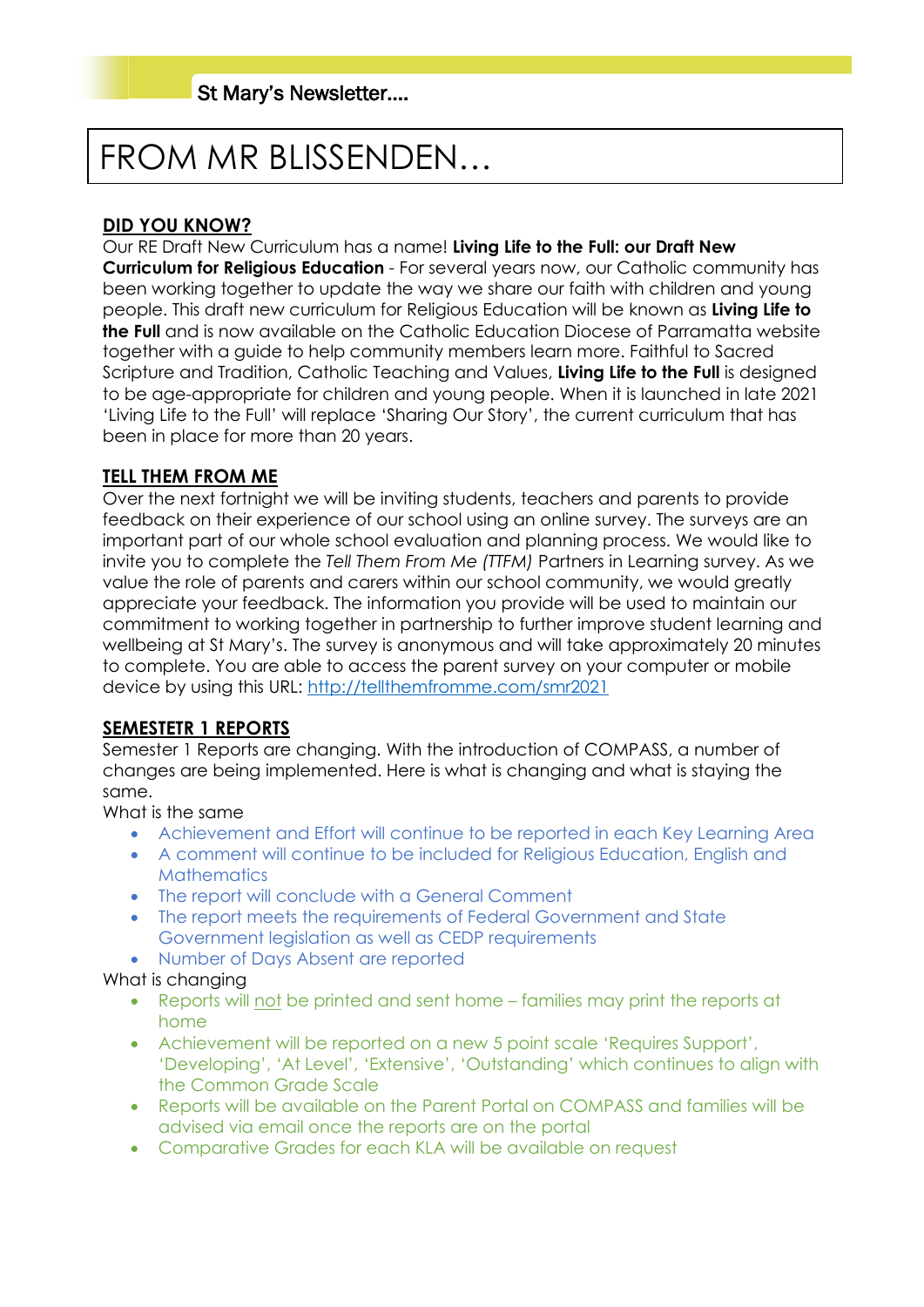# FROM MR BLISSENDEN…

### **DRESS AS A WOW WORD**

Students are invited to come dressed as a Wow Word to celebrate the end of a term of creative and fun writing that has featured many Wow Words. The dress up should be no/low cost and you can be as creative as you like. **DRESS UP AS A WOW WORD** on **TUESDAY 22nd JUNE.** You must display your WOW word on your costume, you must wear enclosed shoes and you must bring a hat.

#### **SURVEY**

You have until Friday to share your thoughts about School-Home communication via this survey<https://forms.gle/KrHxbR7kx6rWrA6CA>

#### **NOTICE TO PARENTS**

The Australian Curriculum, Assessment and Reporting Authority (ACARA) collects data from schools to determine the Index of Community Socio-educational Advantage (ICSEA). CEDP is currently working to provide relevant details to the Catholic Education Commission of NSW. Data collected is de-identified of personal information. Parents and caregivers must advise their school by Wednesday 14 July 2021 if they do not want their child's data included in this report.

#### **E-SAFETY WEBINAR**

Catholic Education Diocese of Parramatta (CEDP) sees parents and carers as partners in your child's learning journey. In partnership with the eSafety Commissioner, CEDP would like to invite you to join the following free webinar for parents and carers: *eSafety's guide to parental controls* - Thursday 24 June 2021, 12:30 -1.30 pm

This live webinar explores the latest research and is a great way to learn how you can help your child develop the skills to be safer online. The session is delivered by the eSafety Commission's expert educators.

#### **About the webinar** *eSafety's guide to parental controls*

This webinar will look at how parents and carers can set up devices and apps to help kids and young people stay safe online. It is designed for parents and carers of children aged 4-13. It will cover:

- the benefits and limitations of parental controls
- how to set up iOS and Android devices for safety
- how to set up popular games and apps like YouTube and Roblox for safety
- using family tech agreements and other parenting strategies to manage online risks
- how eSafety can help when things go wrong.

#### **What you need to do**

Please register for the course on the secondary site via the following link: [https://register.gotowebinar.com/register/4137910171894370572\)](https://register.gotowebinar.com/register/4137910171894370572)

If you have any further enquiries, please email [safeguarding@parra.catholic.edu.au.](mailto:safeguarding@parra.catholic.edu.au)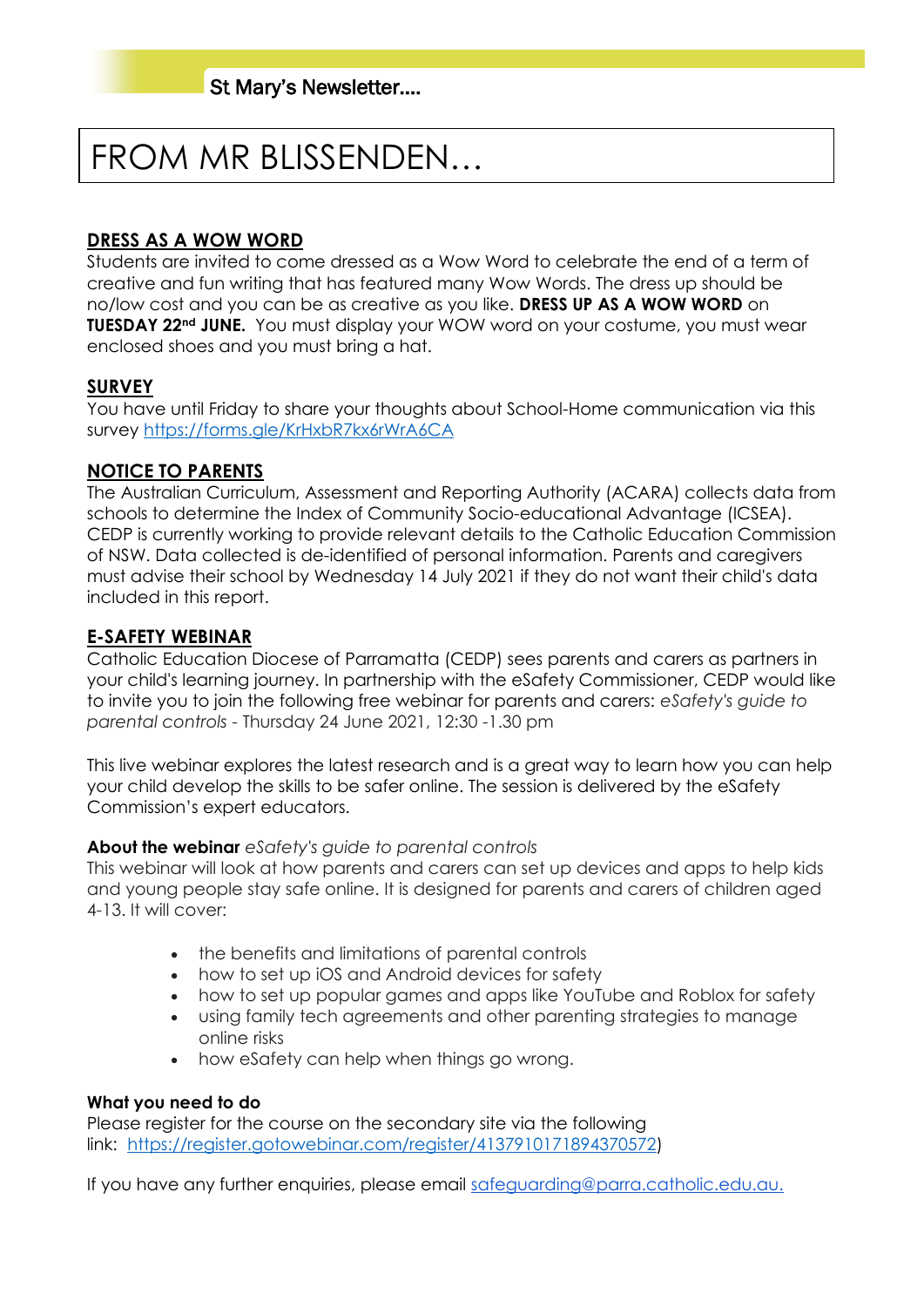# FROM MR BLISSENDEN…

#### **PYJAMA DAY**

A reminder that we will be having a whole school pyjama day on Wednesday 16th of June (week 9). On this day, all students will be allowed to wear their favourite winter clothes to school whether that be their pyjamas, onesies, dressing gown, tracksuits, beanies, gloves or scarves. The children, however, must wear appropriate footwear at all times and bring a hat for break times. It's a way for our students to understand the need for warm essentials for those people in our community who may go without any this winter. It is also a way to show our appreciation for the generosity of our St Mary's community in donating to the Winter Appeal.

#### **PARENT EDUCATION SESSIONS**

During Term 3 our Leaders of Learning will be conducting some Parent Education Sessions the first of which is Wednesday of Week 3 28th July- 9-9.40am. Vincent Knight our REC will be leading a Parent Education Session on the RE curriculum. Later in the term there will be sessions on Literacy and Numeracy - stay tuned for details!

#### **SHARING OUR LEARNING**

Classes are planning a session to invite parents in to visit and see and celebrate learning. Some classes will invite parents in this term while others will do this in Term 3. Dates for the first grades to share are:

| Term 2 Week 9  | 2FM | Thursday 17.6.21 at 9:30 am  |
|----------------|-----|------------------------------|
|                | 2RM | Thursday 17.6.21 at 2:30 pm  |
|                | 3J  | Wednesday 16.6.21 at 2:15 pm |
|                | 3VR | Thursday 17.6.21 at 2:15 pm  |
| Term 2 Week 10 | 5G  | Tuesday 22.6.21 at 9:30 am   |
|                |     | note change of date          |
|                | 5K  | Tuesday 22.6.21 at 2:30 pm   |
|                | 6K  | Thursday 24.6.21 at 9:00 am  |
|                | 6L  | Friday 25.6.21 at 9:00 am    |

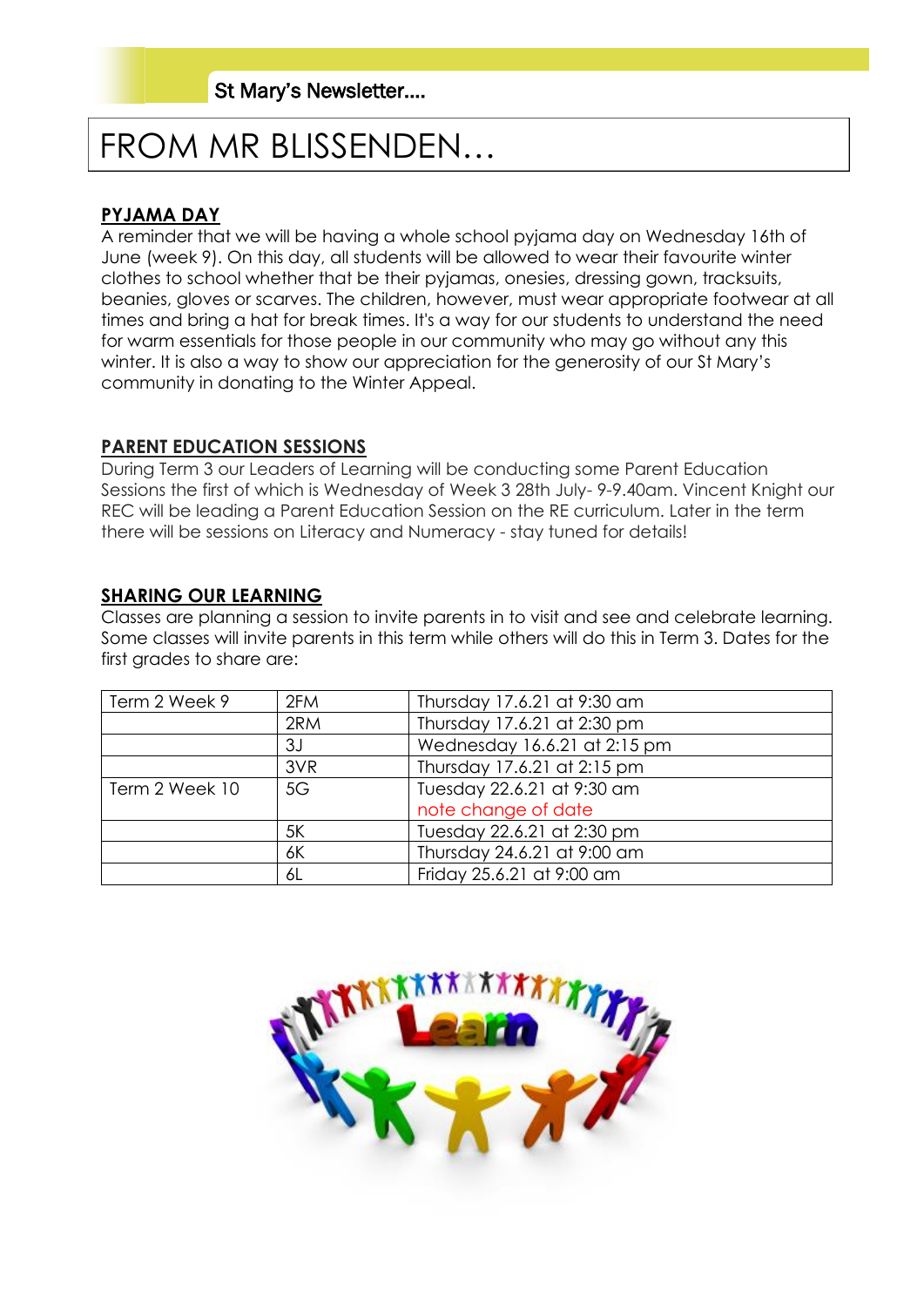St Mary's Newsletter....

# YEAR 2 DOT PAINTINGS...

Year 2 Dot Paintings telling the story of the Stolen Children.



The black dotted line is the government separating the children from their parents. Red dots are the adults looking for children. Yellow dots are the children separated. White and black circle of dots are the elders telling stories. Orange and red circle of dots are the wood and fire. Orange dots are the parents crying.

Hwi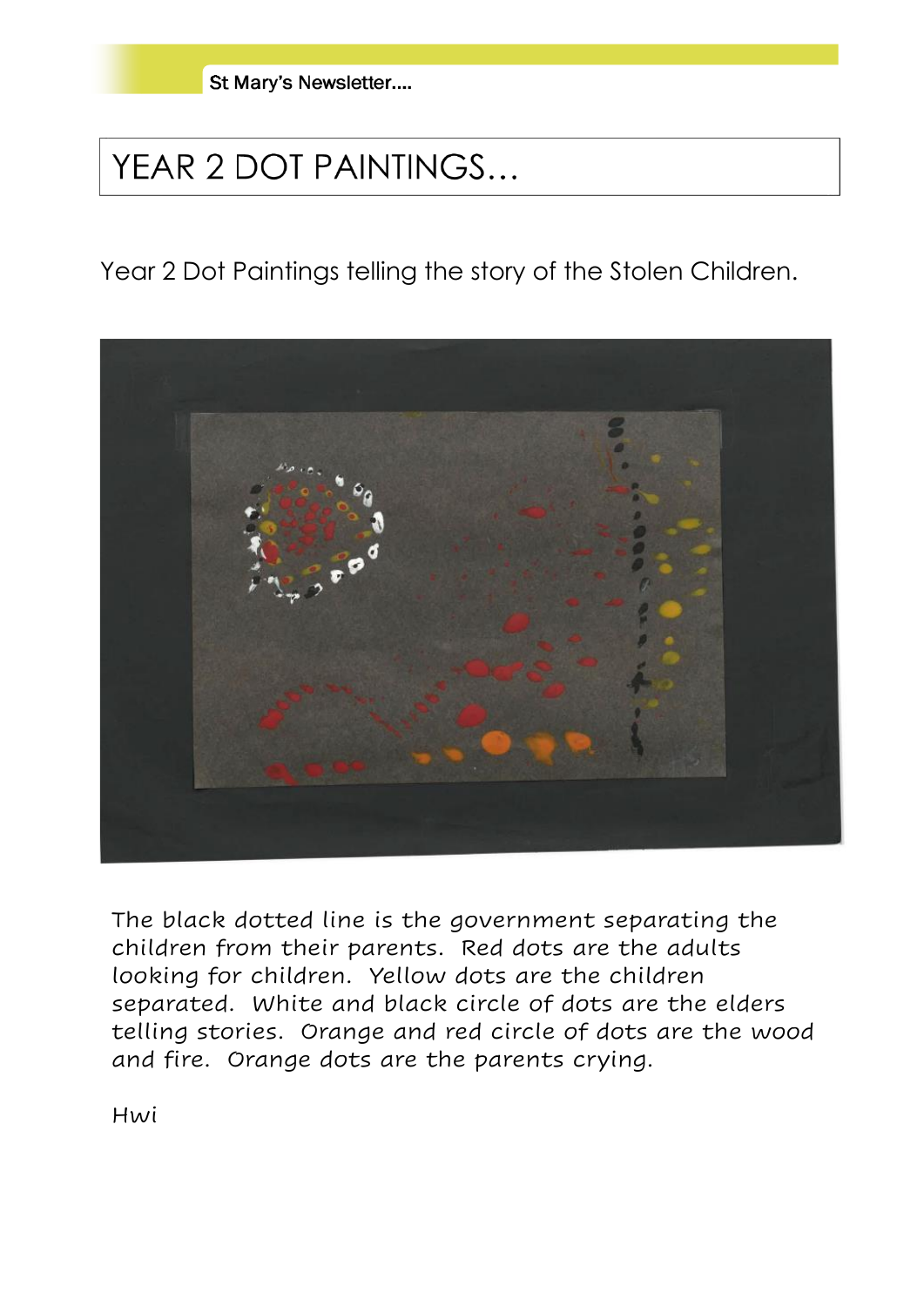St Mary's Newsletter....

# YEAR 2 DOT PAINTINGS... cont



The white dots are the people telling stories about when the children were stolen to the elders. The black, yellow and red represents the Aboriginal Flag and that it is showing that they love that country. The orange circles are the people coming back in a group together as a family. The yellow is the sadness of the families when they lost their children.

Christian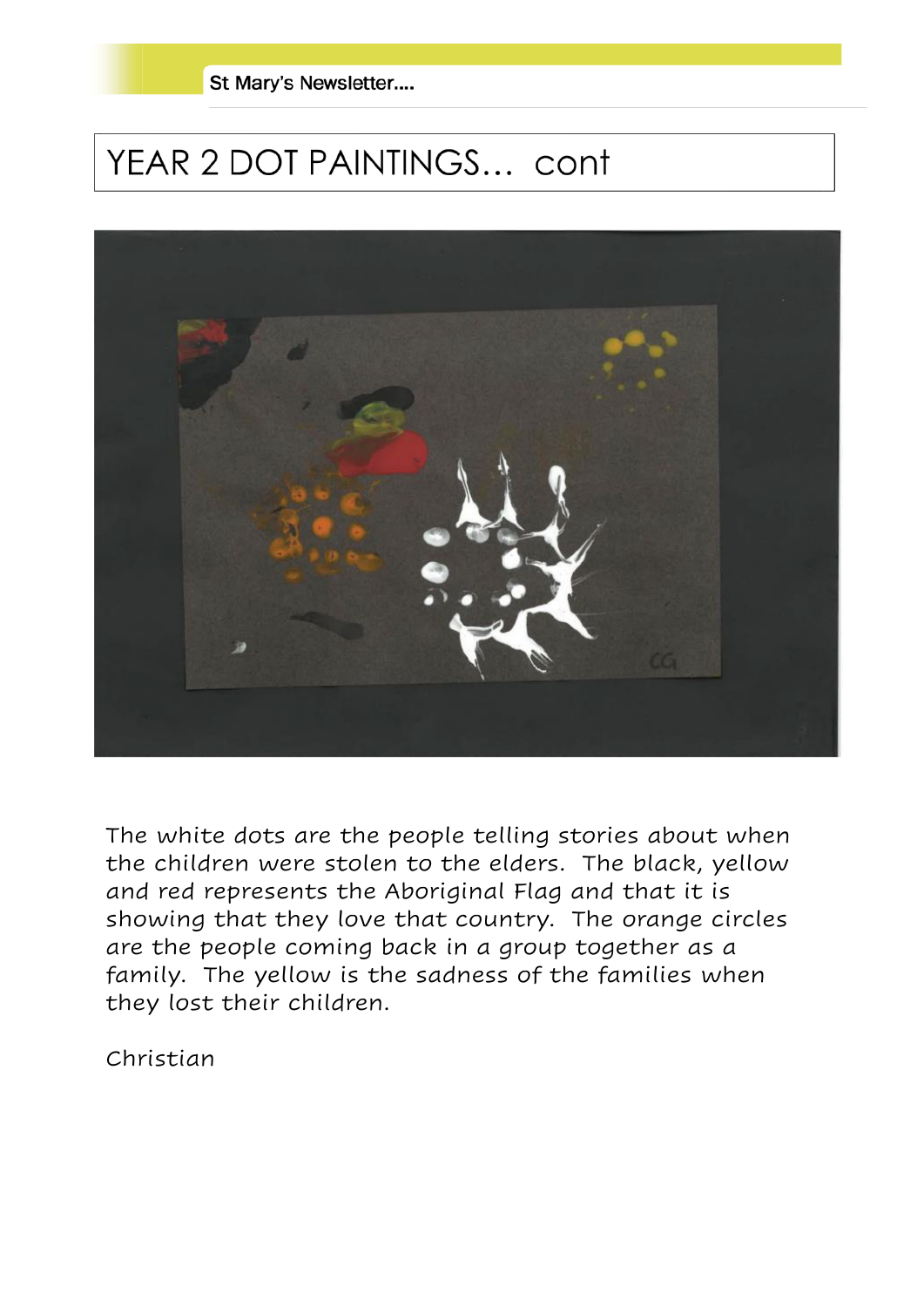

# YEAR 2 DOT PAINTINGS... cont



The red and white dots represents the tears of the mothers. The orange dots represents the mothers. The black represents the childrens homes. The white represents the angry government wanted the escaped children to come back to the children's homes.

Shane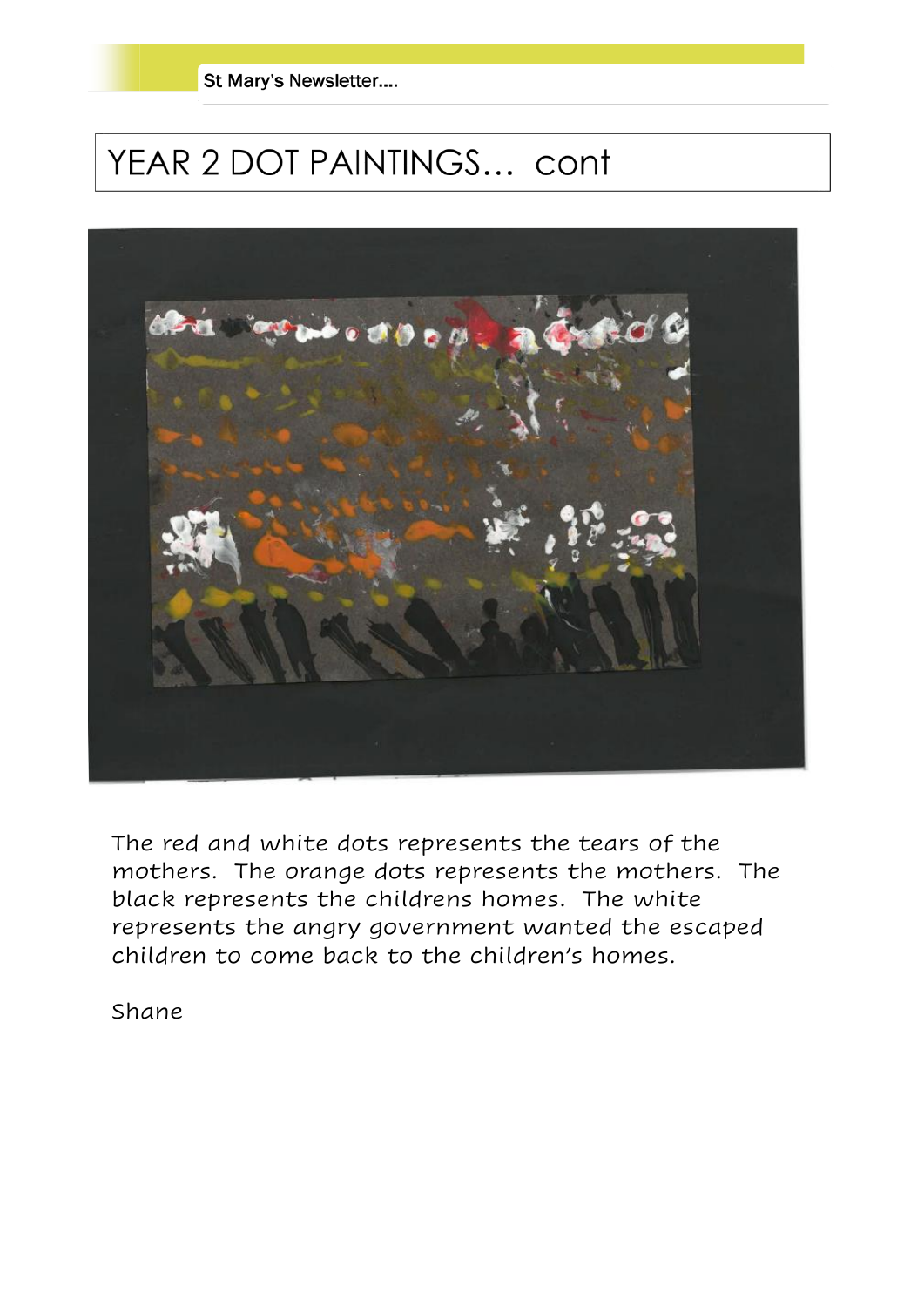# brilliant!

E

S

T

 $\mathbf{I}$ 

V

E



enchanting!

# energetic P  $U$ Z Z  $\mathbf{L}$ E

D

# It's a **WOW WORDS** end of term **CELEBRATION!**

spectacular!

# To all St Mary's students...

- We started the term with the staff dressing up as their favourite WOW Words.
- You've worked hard to use WOW words in your writing.
- You've written prize winning WOW sentences for the library competition and now it's time for you to join in the fun and...

Dress up as your favourite

**WOW WORD**

on

# **Tuesday 22nd June!**

- *1. You must display your WOW word on your costume.*
- *2. You must wear enclosed shoes.*
- *3. You must bring a hat.*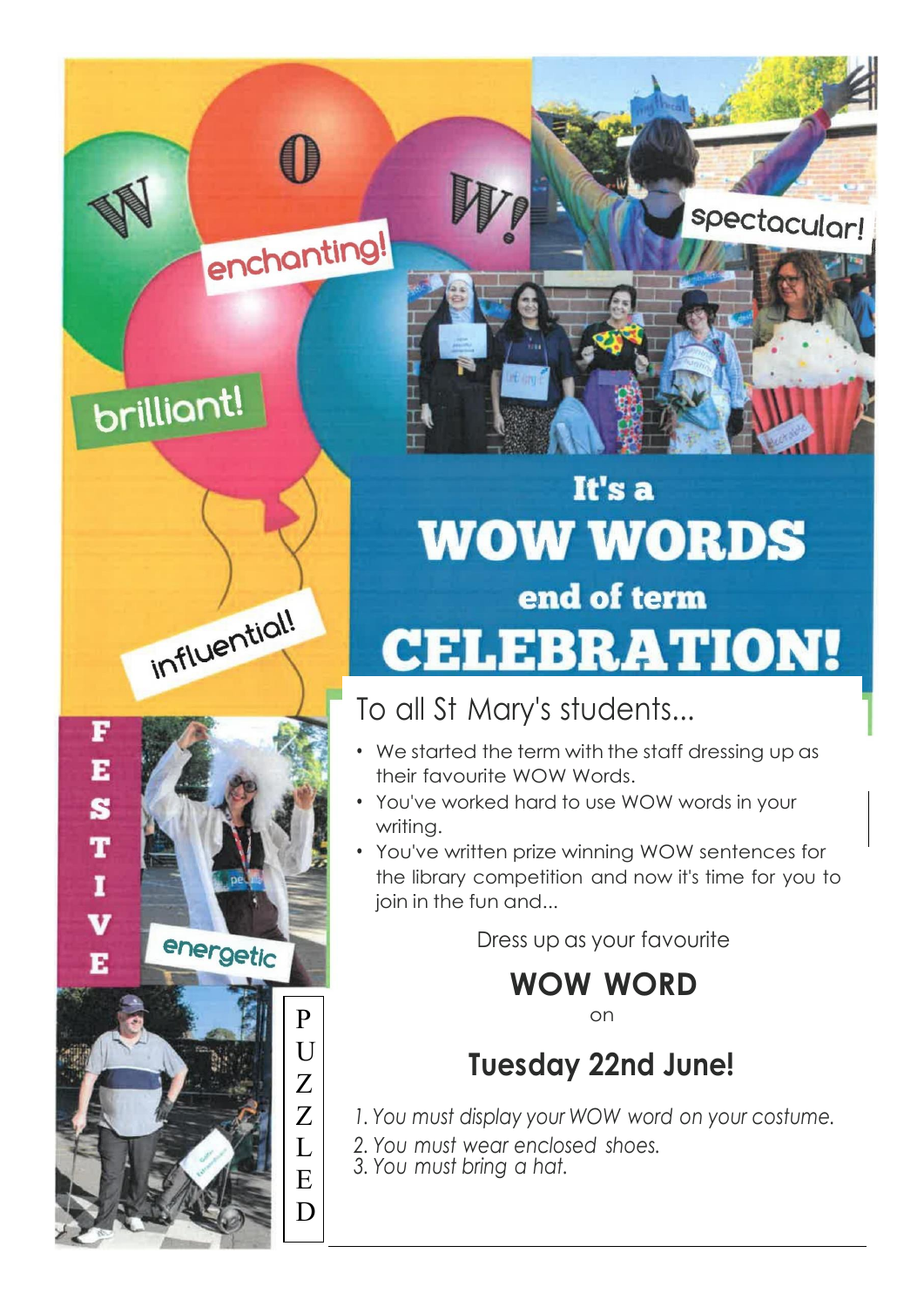St Mary's Newsletter….



# **Managing Homework: The structured approach**

Most kids need to be motivated to complete homework. Rare is the child who will leap at the opportunity to forego social media or the latest app to complete a mathsassignment.

Unfortunately, when our kids avoid homework, learningiscompromisedand,in manycasesreduced, their future opportunities appear threatened and we as parents are required to take a stand in one form or another.

Enter the structured homework approach. Not dissimilar to the behavioural boundaries we created when our kids were younger, a parental structured approach to managing homework gives kids clear guidelines regarding boundaries and expectations for successfully complete homework and handing it in on time.

## **Establishing a Structured Approach**

A structured approach to homework applies a combination of principles of reinforcement and assertiveness to managing a child's homework behaviour. It involves initially setting guidelines and boundaries, especially for kids who seem unable, for whatever reason (which can unfortunately include over involvement and misplaced responsibility on our part), to do it on their own.